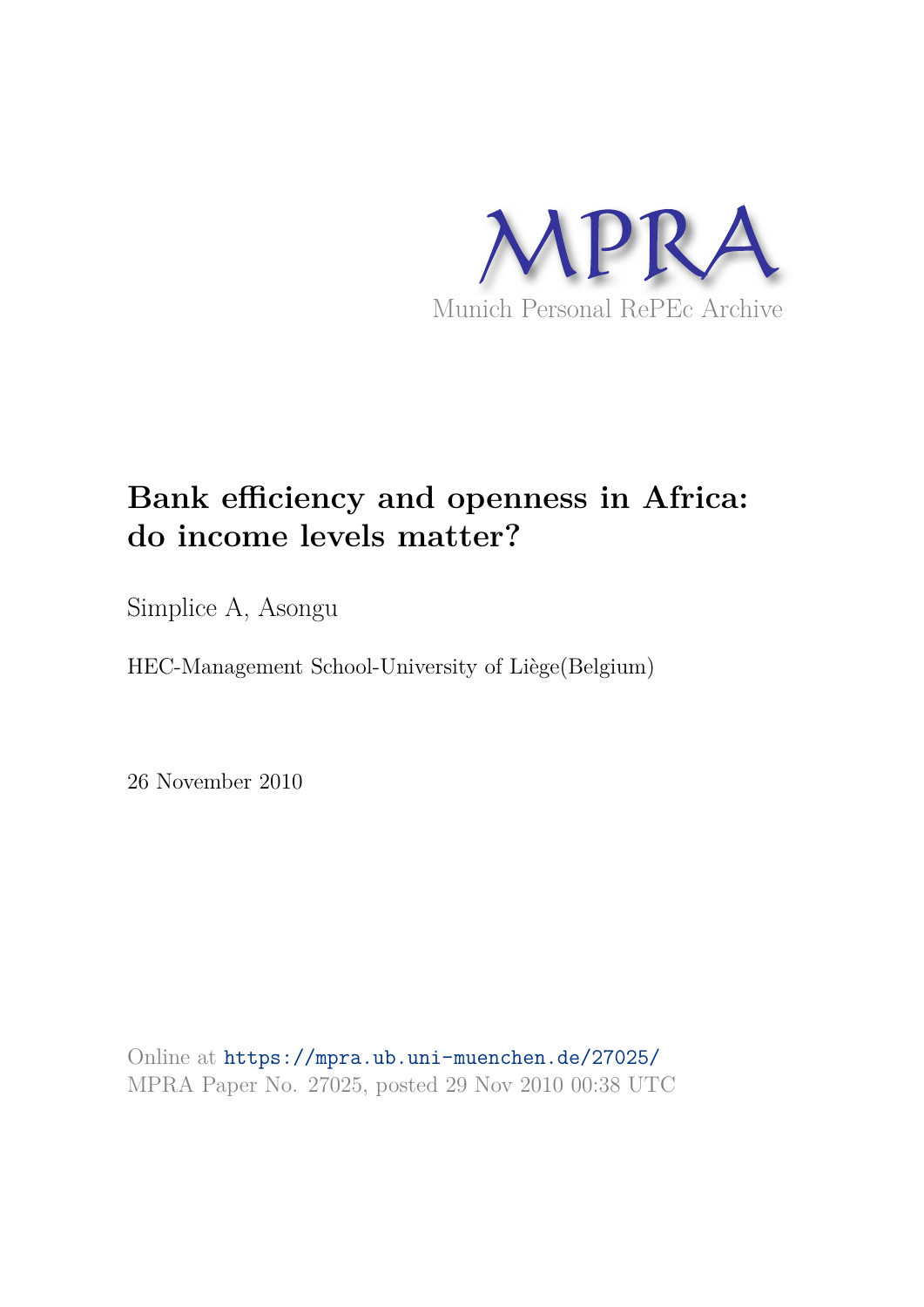# Bank efficiency and openness in Africa: do income levels matter?

Simplice Anutechia Asongu

E-mail: asongusimplice@yahoo.com

Tel: 0032 473613172

*HEC-Management School, University of Liège. Rue Louvrex 14, Bldg. N1, B-4000 Liège , Belgium*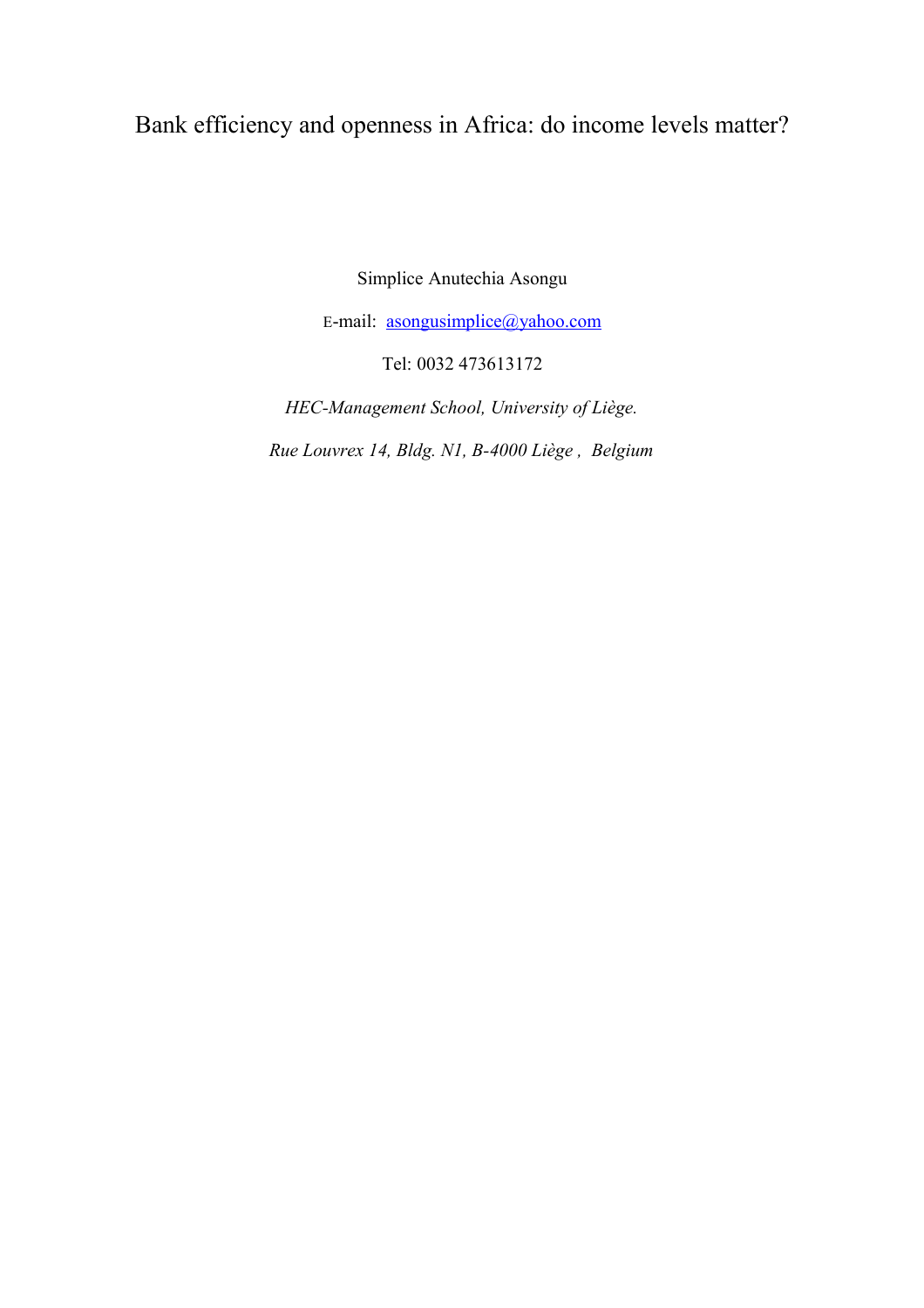# **Abstract**

The business of this study is to investigate what role openness play in bank efficiency with respect to income levels. From a panel of 29 countries spelling from 1987 to 2008, we provide evidence that; trade and financial openness, breed less bank efficiency in low income countries; justifying the absence of a banking comparative advantage in said countries and therefore a likely palaver of over-liquidity. Results for middle income countries are not significant. For policy implication, it holds that; openness will increase the economic cost of banks in low income sampled countries. Bearing this in mind, trade openness will be more detrimental than financial openness.

Keywords: Bank efficiency, Openness, Panel, Africa.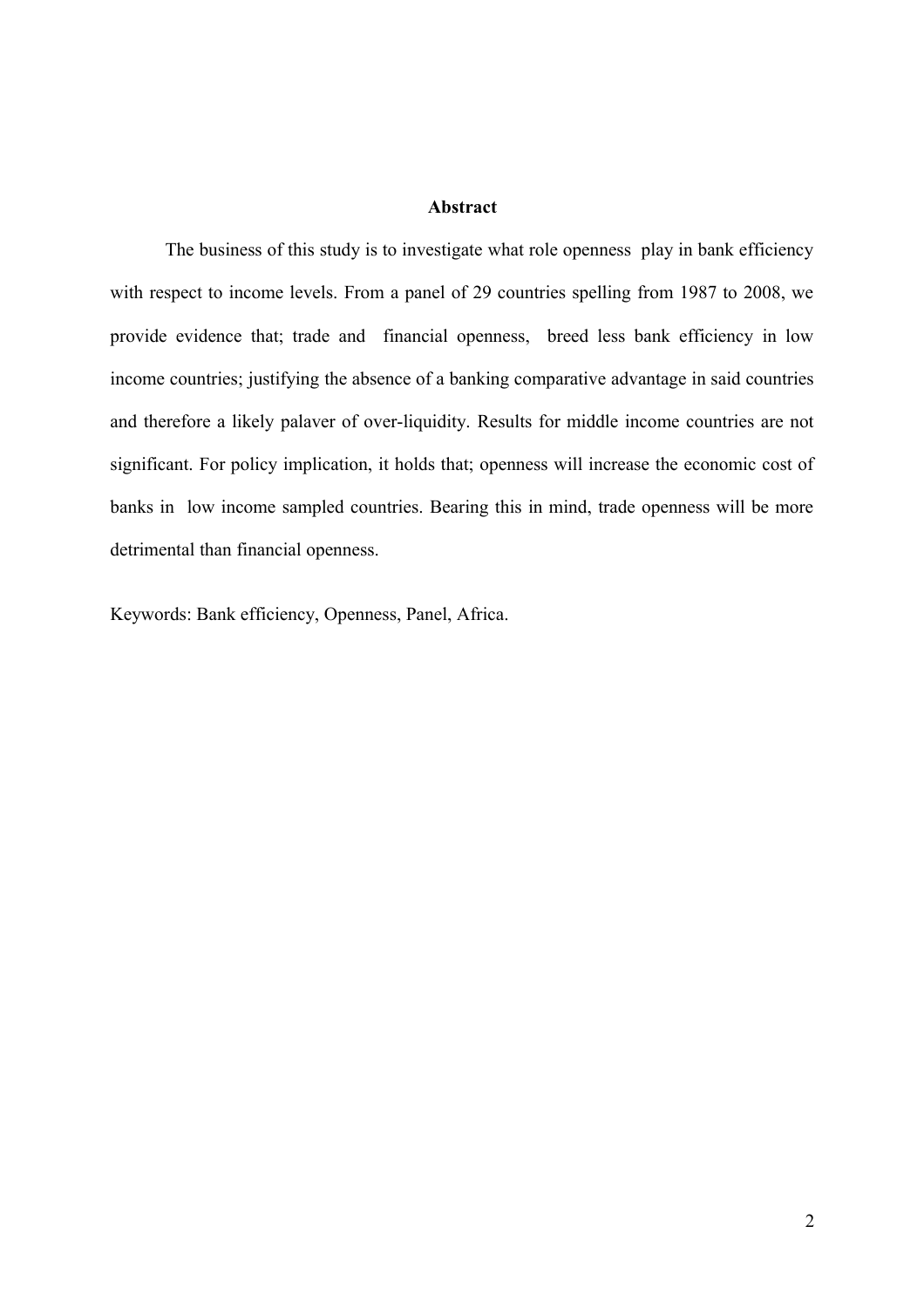#### **1.INTRODUCTION**

Globalization and free trade have been decried by many proponents as detrimental to domestic firms, while increasing welfare. In the past two decades, structural adjustment policies imposed on indebted African countries by the World Bank and International Monetary Fund have been perceived with mixed feelings. Many view openness as a means of improving efficiency via allocation of savings into profitable and productive projects. It is argued that, openness exposes countries to the most advanced new ideas and methods of production, there-by increasing international competition and enhancing efficiency. Today, many African nations have adopted policies that encourage trade liberalization and progressive meandering towards market-based economies. Restricting ourselves to the financial side of the hypothesis, the curiosity of knowing how financial efficiency might be affected by openness becomes vital. Owing to just a few well functioning stock exchange markets on the African continent, we are further poised to restrict our study to the bank sector: financial intermediary development.

#### **2. LITERATURE REVIEW**

The debate over Financial Development(FD) and openness has much been object of recent studies. However, many of such studies fail to pin-point what aspects of financial development are tied to openness. In this work, we shall limit ourselves exclusively to bank efficiency in financial intermediary development.

Most research on bank efficiency in developing countries has been based on Data Envelopment Analysis(DEA); which is a non parametric method in operations research used for estimating production efficiency of decision making units: production frontiers. Though this method has the advantage of not assuming a particular functional form(non parametric approach), it presents the short coming of not being able to provide a link between output and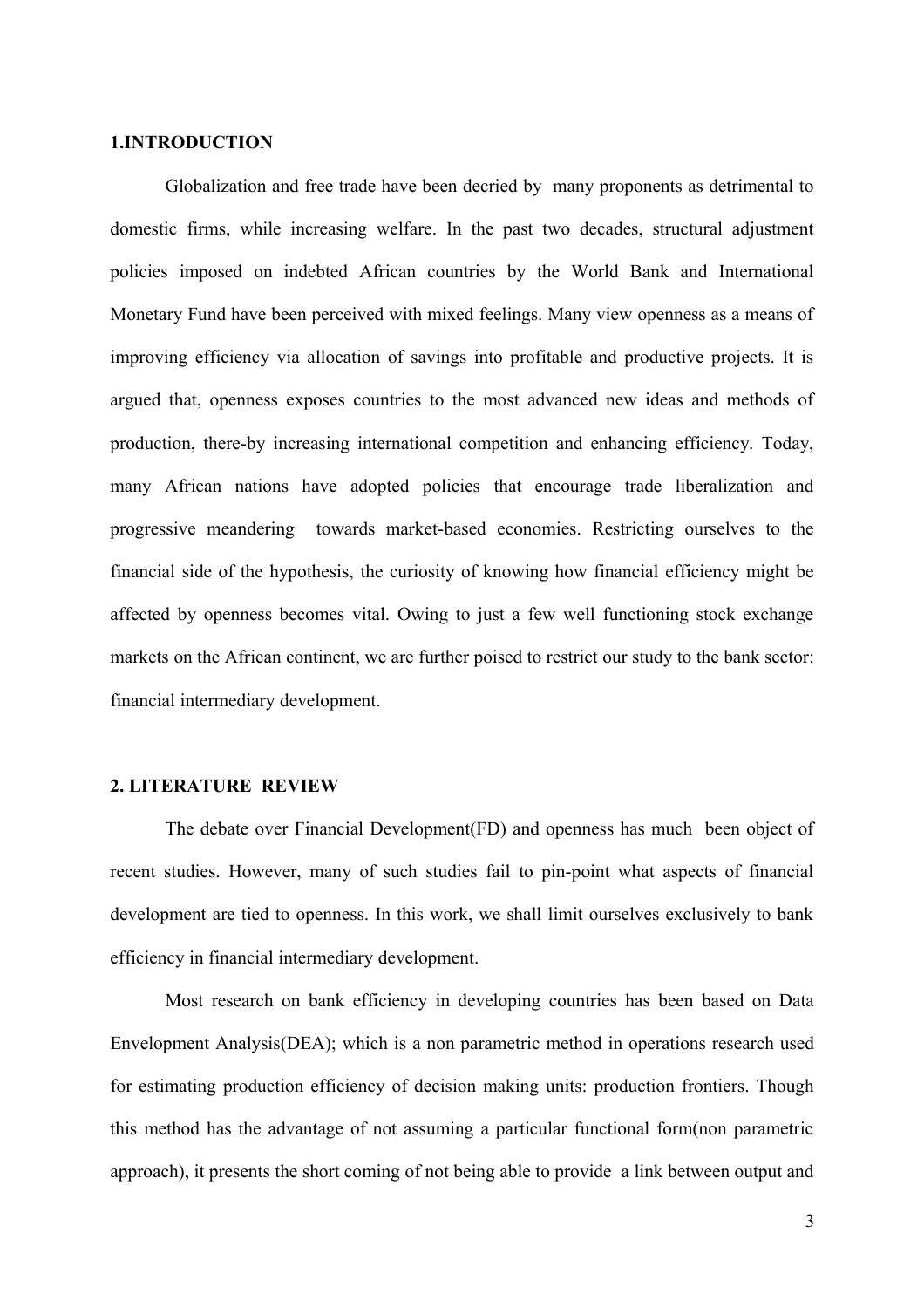input( endogenous and exogenous variables). Sathye(2002) for instance, uses the DEA method to measure differing efficiency of Indian banks across sectors. Results based on data from 1997-1998, show; the mean efficiency score of Indian banks is quite comparative with that of the world. Also, the efficiency of the private sector commercial banks, as a group, is lower than that of foreign and public banks. While this study could be of pertinence in presenting a case against privatization of commercial banks, its policy implication remains purely qualitative. This thesis, of state-owned firms being more efficient is confirmed by Staub et al.(2010). Still using DEA, they probe into technical and allocative efficiency of Brazilian banks between 2000-2007. Their findings reveal; compared to banks in Europe and the USA, Brazilian banks have low levels of efficiency(economic cost). Also, state-owned banks are significantly more cost efficient than those with foreign, private-domestic and private with foreign participation.

Literature on openness has been widely covered. With some authors distinguishing between financial and trade openness, and others not doing so. As to what concerns the link between openness and financial development, Rajan and Zingales(2003) put forth a hypothesis that; only through interaction of trade openness and financial openness can, financial development be possible. They make use of a panel of twenty-four countries and their results demonstrate; closed economies will more likely benefit from financial development(particularly stock market development) if there were a free cross border capital flow. The premise of interaction between openness indicators is later verified by Baltagi et al. (2009).Their findings reject the hypothesis that both types of openness are necessary for financial development to take place. In a study of twenty-nine Asian countries, Hanh(2010) confirms the results put forth by Baltagi et al. The work shows existence of a bi-directional causality between types of openness and financial development. Using Pooled Mean Group on 28 countries, with data from 1960 to 2005, Kim et al.(2010), establish a long-run link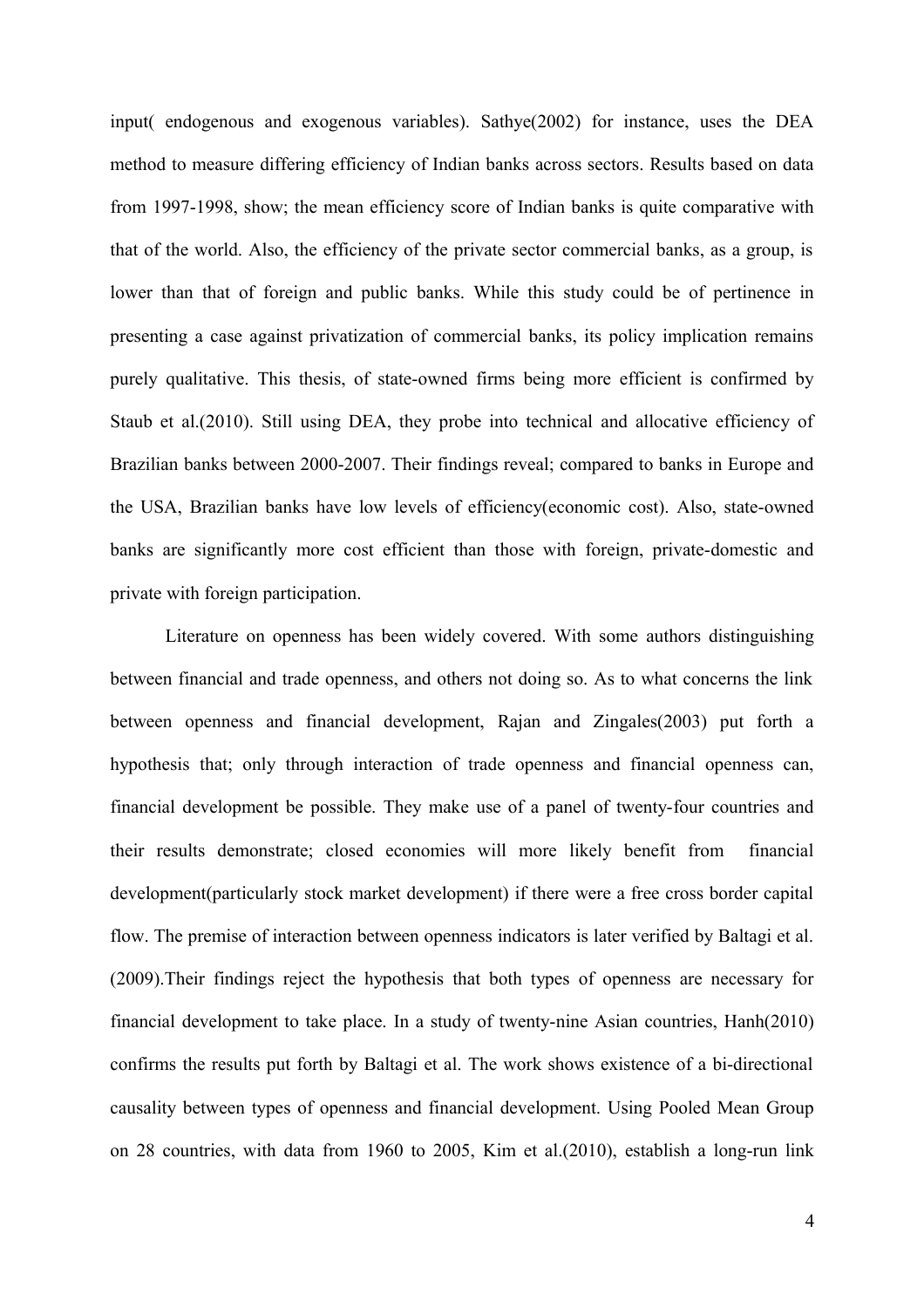between trade openness and finance. Suffice to mention here that, indicators of financial development mostly used by these authors are liquidity liabilities on GDP and private domestic credit on GDP. In our work, we shall approach this concept, exclusively from the perspective of 'bank credit on bank deposit'; which is an macro economic indicator of financial intermediary efficiency( Demirgüç-Kunt et al.,1999).

Beside the use of Data Envelopment Analysis(DEA) for efficiency measurement(as elucidated above), some authors look at bank sector(industry) efficiency from an Overall Economic Efficiency perspective(product of Technical Efficiency and Scale Efficiency). Such are the likes of Al-Obaidan(2008), whom; using a composite indicator for the banking industry in the Gulf region, shows with deterministic and stochastic analyses that, openness enhances technical efficiency.

Our present research agenda will differ from those of previous authors by: (1) distinguishing between trade openness and financial openness(contrary to Al-Obaidan;  $2008$ <sup>1</sup>, (2)limiting ourselves to the African region; (3) using an aggregated indicator for bank sector efficiency; unlike Baltagi et al(2009) and Hanh(2010) ; (4) differing from Data Envelopment Analysis, contrary to Sathye(2002) and Staub et al.(2010); (5) integrating two welfare variables in a bid to control for 'growth-led-finance nexus'.

# **3. DATA and METHODOLOGY**

#### **3.1 Data**

Our data spans from 1987 to 2008 because, we endeavored to capture the bank efficiency implications of the structural adjustment policy that cropped from the mid 1980's, as much as possible. Also, we are limited to 29 countries because of data unavailability.

<sup>&</sup>lt;sup>1</sup> This author however fails to establish foreign direct investment as an indicator of financial openness. Just qualifying this proxy as in indicator of openness without specifying what sort of openness may be misleading.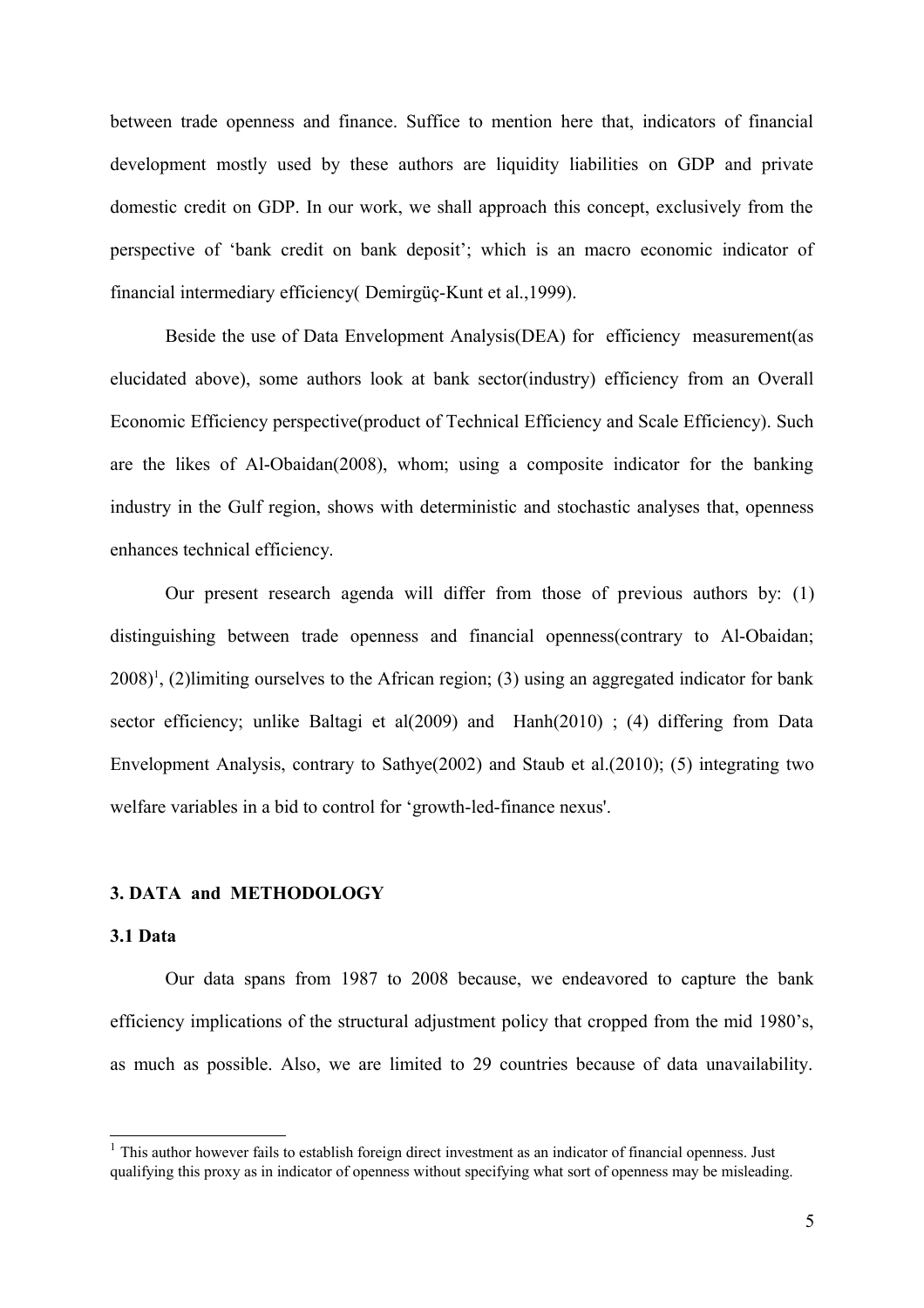Regarding our data sources, there's no telling that, these are widely acclaimed and used by authors; as detail on the table 1 below.

| Variables       | Proxies                   | <b>Signs</b> | Sources     | Usages in Literature            |
|-----------------|---------------------------|--------------|-------------|---------------------------------|
| Bank            | Bank credit/ Bank deposit | <b>BcBd</b>  | <b>FDSD</b> | Demirguc-Kunt et al. (1999)     |
| Efficiency      |                           |              |             |                                 |
| Trade           | $(Import + Expert)/GDP$   | IXgdp        | ADI         | Hanh(2010)                      |
| <b>Openness</b> |                           |              |             |                                 |
| Financial       | -Foreign Direct           | FDIgdp       | ADI         | Lane and Milesi-Ferreti (2006), |
| <b>Openness</b> | Investment/GDP            |              |             | Baltagi et al. (2009),          |
|                 | -Gross Private Capital    | PCFgdp       | ADI         | Hanh(2010)                      |
|                 | Flows/GDP                 |              |             |                                 |
| Control         | GDP growth                | GDPg         | ADI         | Hanh(2010)                      |
| Variables       | GDP growth per capita     | GDPgpc       | ADI         |                                 |

**Table 1: Data collection summary**

FDSB: Financial Development and Structure Database. ADI: African Development Indicators.

# **3.2 Methodology**

#### 3.2.1 Unit root tests

As it is our goal to use a parametric panel method for data analysis, we begin by testing the stationary properties of our series. When a series is not integrated at level: not I(0), we endeavor to verify if it is at first difference: I(1). Integration shows stationarity and indicates, a model that assumes a particular functional distribution could be used. There are generally, two types of panel unit root tests. While the first generational assume, independence across sections, the second is founded on the premise of cross sectional dependence. We opt for the first on the basis that, sampled countries have independent economic policies. Beyond this truism, the bank efficiency indicator of each country should be independent because of the absence of a common monetary union. With regard to this generational choice, there are two types of unit root tests still: one that is homogenous and assumes a common unit root(therefore within variation) and another that is heterogeneous and is premised on individual unit roots(therefore between variation); they are respectively Levin, Lin and Chu (LLC-2002) and Im, Pesaran and Shin (IPS-2003). We shall perform both tests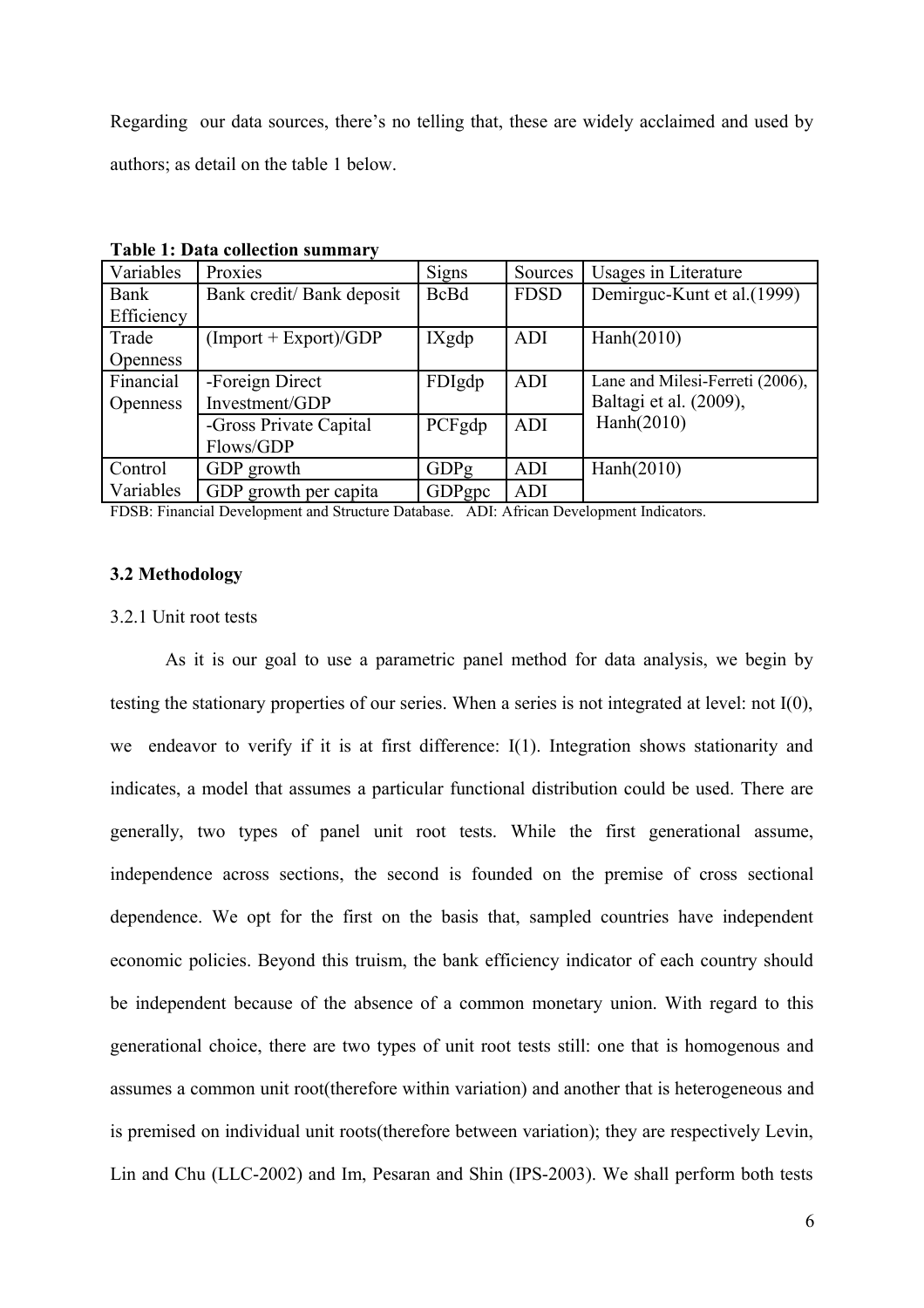but base our decisions on the later in event of conflict of interest; for any benefit of doubt. Our choice in case of conflict of interest is founded on the ground that, the alternative hypothesis of the LLC test is too powerful. Another important consideration to take into profound account in unit root tests is the autoregressive character of their processes. Consequently, optimal lag selection for goodness of fit is crucial for efficiency of tests. As pointed out by Khim and Liew(2004); when observations are below 60, the AIC(Akaike Information Criterion) and FPE (Final Prediction Error) are best at estimating optimal lags. On the other hand, when observations exceed 60 and are more or less 120, the Hannan-Quin Criterion (HQC) is best. Therefore, our LLC and IPS models will be specified by HQC and AIC respectively. Results are summarized on tables 2 and 3 below.

**Table 2 : LLC Unit root test**

|            |     | IXgdp       | FDIgdp      | PCFgdp      | BcBd        | GDPpcg      | GDPg        |  |  |
|------------|-----|-------------|-------------|-------------|-------------|-------------|-------------|--|--|
| Level      |     | $-2.788***$ | $-5.517***$ | $-4.267***$ | $-2.764***$ | $-11.79***$ | $-12.48***$ |  |  |
|            | сt  | $-5.173***$ | $-7.043***$ | $-6.441***$ | $-3.012***$ | $-11.95***$ | $-12.41***$ |  |  |
| First      |     | $- - -$     | ---         | ---         | ---         | ---         | ---         |  |  |
| difference | .ct | $- - -$     | $- - -$     | $- - -$     | $- - -$     | $- - -$     | $- - -$     |  |  |

\*,\*\*,\*\*\* denote significance levels at 10%, 5% and 1% respectively. Maximum lag is 2 and optimal lags are chosen via HQC. 'c' and 'ct': 'constant' and 'constant and trend' respectively.

| Level      |               | IXgdp<br>$-1.736***$ | FDIgdp<br>$-5.609***$ | PCFgdp<br>$-4.717***$ | BcBd<br>$-1.360*$ | GDPpcg<br>$-11.96***$ | GDPg<br>$-12.23***$ |
|------------|---------------|----------------------|-----------------------|-----------------------|-------------------|-----------------------|---------------------|
|            | сt            | $-4.001***$          | $-5.283***$           | $-5.343***$           | $-0.498$          | $-11.05***$           | $-11.21***$         |
| First      |               | ---                  | ---                   | ---                   | ---               | $- - -$               | ---                 |
| difference | <sub>ct</sub> | $- - -$              | $- - -$               | ---                   | ---               | $- - -$               | $- - -$             |

**Table 3: IPS Unit root test**

\*,\*\*,\*\*\* denote significance levels at 10%, 5% and 1% respectively. Maximum lag is 2 and optimal lags are chosen via AIC. 'c' and 'ct': 'constant' and 'constant and trend' respectively.

# 3.2.2 Model Specification tests

Panel model specification will be based on two main tests: one in a bid to verify if variance of residuals is constant or not(homoscedasticity or hetescedasticity) and the other to investigate whether specific cross sectional effects play a role in the determination of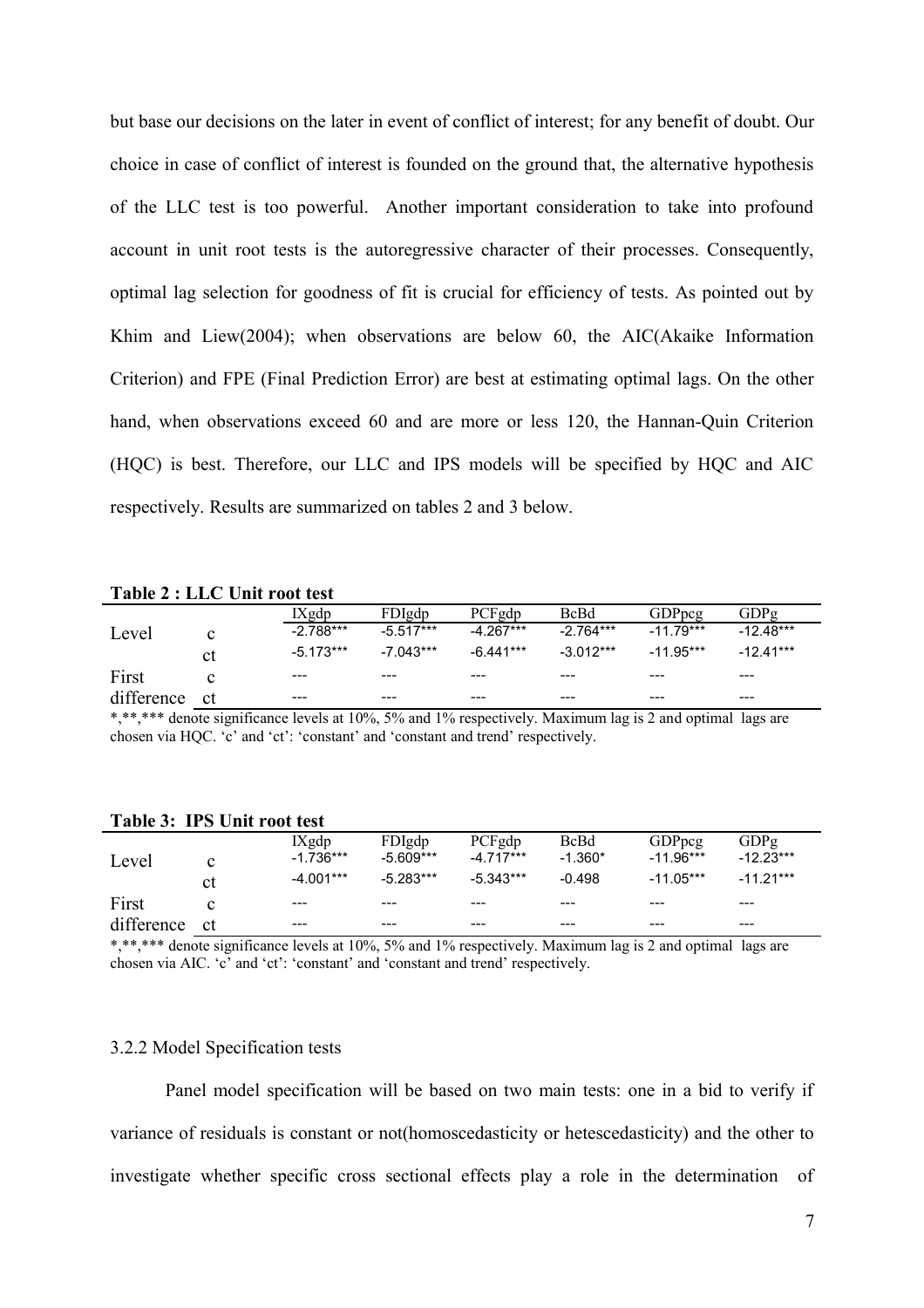estimators(fixed effect when they do and random effect when they don't). These tests are the Breusch Pagan and Hausman respectively. While the null hypothesis of the former test, argues for homoscedasticity, that of the later, makes the case for panel with random effect. To put this into perspective, as summarized on table 4; GLS with RE(Generalized Least Squares with Random Effect), indicate; rejection of null hypothesis for Breusch Pagan test and non rejection of its equivalent in Hausman test. Both tests follow the chi-square distribution.

| <b>Table 4: Panel Model Specification tests</b> |  |
|-------------------------------------------------|--|
|-------------------------------------------------|--|

| Model         | Dependent Variable (BcBd) |               |               |               |               |  |  |  |
|---------------|---------------------------|---------------|---------------|---------------|---------------|--|--|--|
| Specification | Model 1                   | Model 2       | Model 3       | Model 4       | Model 5       |  |  |  |
| B.P. Test     | 1694.29***                | $1630.8***$   | 1725.28***    | $178117***$   | $1646.64***$  |  |  |  |
| Hausman T.    | 9 89                      | 895           | 6 84          | 6.26          | 9.65          |  |  |  |
| Model         | GLS with R.E              | GLS with R.E. | GLS with R.E. | GLS with R.E. | GLS with R.E. |  |  |  |

Breusch Pagan and Hausman tests all follow a chi-square distribution. \*,\*\*,\*\*\* denote significance levels at 10%, 5% and 1% respectively. GLS: Generalized Least Squares. R.E: Random Effect.

# 3.2.3 Model Formulation

Let's consider the following binary multivariate dummy model:

$$
BCBd_{ii} = \gamma_0 + \gamma_{1l}L_{ii}XI_{ii} + \gamma_{1m}M_{ii}XI_{ii} + \gamma_{2l}L_{ii}FDI_{ii} + \gamma_{2m}M_{ii}FDI_{i} + \gamma_{3l}L_{ii}PCF_{ii} + \gamma_{3m}M_{ii}PCF_{ii} + \gamma_{4l}L_{ii}GDPPG_{ii} + \gamma_{4m}M_{ii}GDPPG_{ii} + \gamma_{5l}L_{ii}GDPg_{ii} + \gamma_{5m}M_{ii}GDPg_{ii} + \varepsilon_{ii}
$$

Where:

- countries  $i = 1, 2, \ldots, 29$ ; time  $t = 1, 2, \ldots, 20$ 

-for Low Income countries;  $L_i = 1/M_i = 0$ 

-for Middle Income countries;  $M_i = 1/L_i = 0$ 

-XI, FDI and PCF are all on GDP.

For ease in interpretation of estimators upon regression, parameters of the model in estimated form are represented as: constant, *liXIgdp, miXIgdp, liFDIgdp, miFDIgdp,* 

*liPCFgdp, miPCFgdp, liGDPpcg, miGDPpcg, liGDPg, miGDPg*.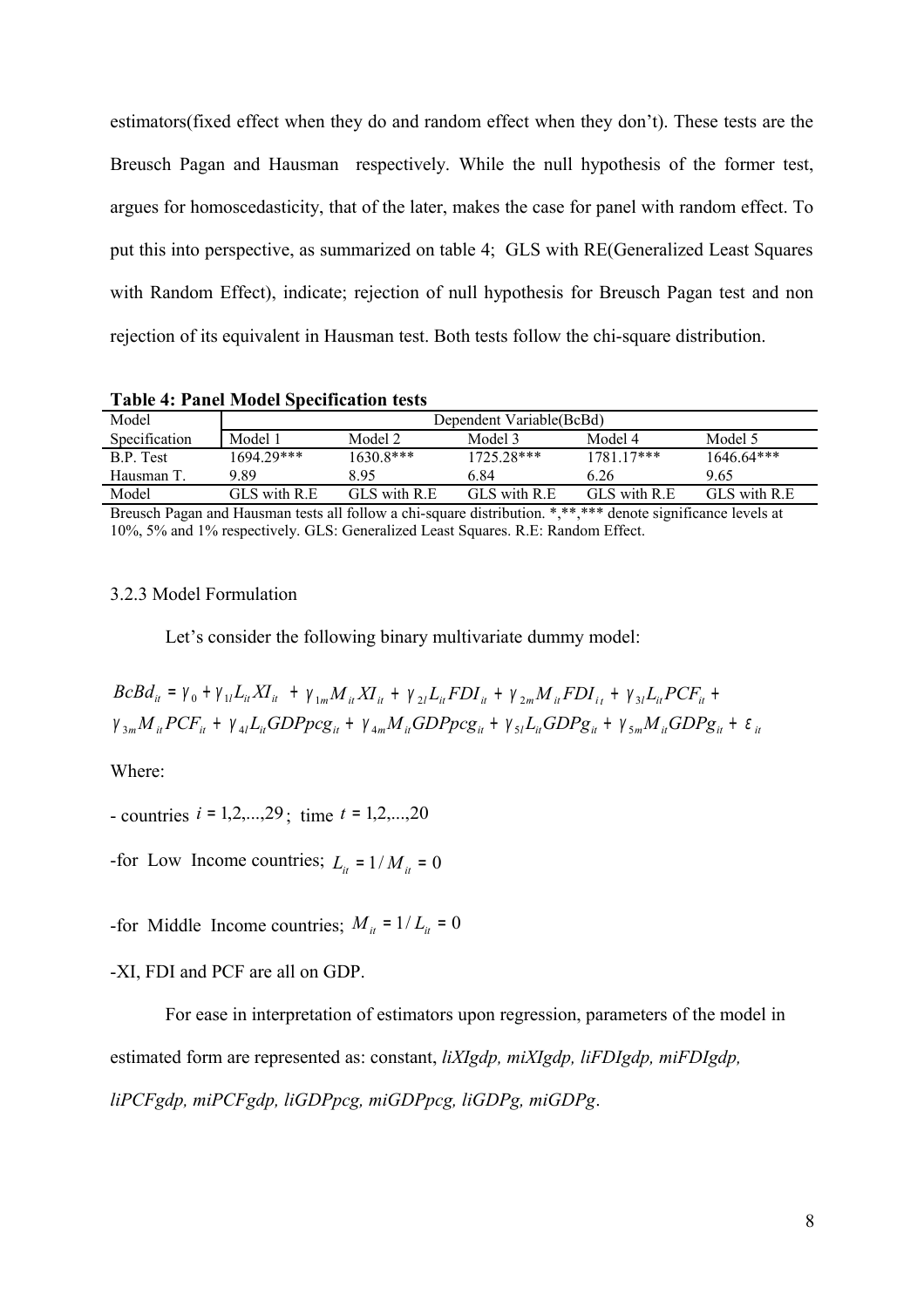#### **4. EMPIRICAL ANALYSIS**

# **4.1 Empirical Results**

| Independent | Dependent Variable(BcBd) |                   |                    |                    |                    |  |  |  |  |  |
|-------------|--------------------------|-------------------|--------------------|--------------------|--------------------|--|--|--|--|--|
| Variables   | Model 1                  | Model 2           | Model 3            | Model 4            | Model 5            |  |  |  |  |  |
| constant    | $0.85(14.57)$ ***        | $0.74(14.35)$ *** | $0.84(12.92)$ ***  | $0.84(12.69)$ ***  | $0.84(12.80)$ ***  |  |  |  |  |  |
| liXIgdp     | $-0.34(-2.67)$ ***       | ---               | $-0.38(-2.97)$ *** | $-0.39(-3.07)$ *** | $-0.38(-2.96)$ *** |  |  |  |  |  |
| miXIgdp     | $-0.14(-1.22)$           |                   | $-0.10(-0.84)$     | $-0.09(-0.75)$     | $-0.08(-0.75)$     |  |  |  |  |  |
| liFDIgdp    | $-0.04(-2.11)$ **        | $-0.05(-2.24)$ ** | $-0.01(-2.18)$ **  |                    | $-0.04(-2.11)$ **  |  |  |  |  |  |
| miFDIgdp    | 0.001(0.15)              | 0.003(0.34)       | $-0.005(-2.36)$ ** |                    | 0.002(0.24)        |  |  |  |  |  |
| liPCFgdp    | 0.03(1.50)               | 0.03(1.50)        |                    | $-0.01(-1.64)$ *   | 0.034(1.56)        |  |  |  |  |  |
| miPCFgdp    | $-0.005(-0.59)$          | $-0.009(-0.94)$   |                    | $-0.005(-2.48)$ ** | $-0.007(-0.80)$    |  |  |  |  |  |
| liGDPpcg    |                          | $-0.01(-2.12)$ ** | $-0.01(-2.31)$ **  | $-0.01(-2.31)$ **  | $-0.01(-2.34)$ **  |  |  |  |  |  |
| miGDPpcg    |                          | $-0.02(-1.32)$    | $-0.01(-0.74)$     | $-0.01(-0.83)$     | $-0.01(-0.85)$     |  |  |  |  |  |
| liGDPg      |                          | $0.01(1.79)*$     | $0.01(1.94)^*$     | $0.01(1.91)^*$     | $0.01(1.95)^*$     |  |  |  |  |  |
| miGDPg      |                          | 0.01(0.82)        | 0.004(0.23)        | 0.006(0.32)        | 0.00(0.34)         |  |  |  |  |  |

#### **Table 5 : Empirical Results**

\*,\*\*\*\* denote significance levels at 10%, 5% and 1% respectively.

Estimated results as summarized on table 5, indicate : (1) trade openness and financial openness decrease bank efficiency in low income countries but not significant in middle income countries; (2) the trade openness elasticity to bank efficiency is greater than financial openness elasticity to bank efficiency; (3) foreign direct investment is more significant as an indicator of financial openness than private capital flows; (4) Growth per capita and GDP growth are only significant for low income countries; (5) GDP per capita growth and GDP growth affect bank efficiency negatively and positively respectively.

#### **4.2 Discussion and Policy Implications**

Results appear to support the thesis that, with globalization, openness and free trade, financial development in low income countries via bank efficiency seem blur. Opening up of low income countries should bring about a comparative advantage in product and services linked to unskilled labour; most predominantly in the primary sector. However, the bank industry is a tertiary sector and low income countries are not competitive enough in it. So results are but logical. They partially see with Asongu(2010b) who does not find any linkage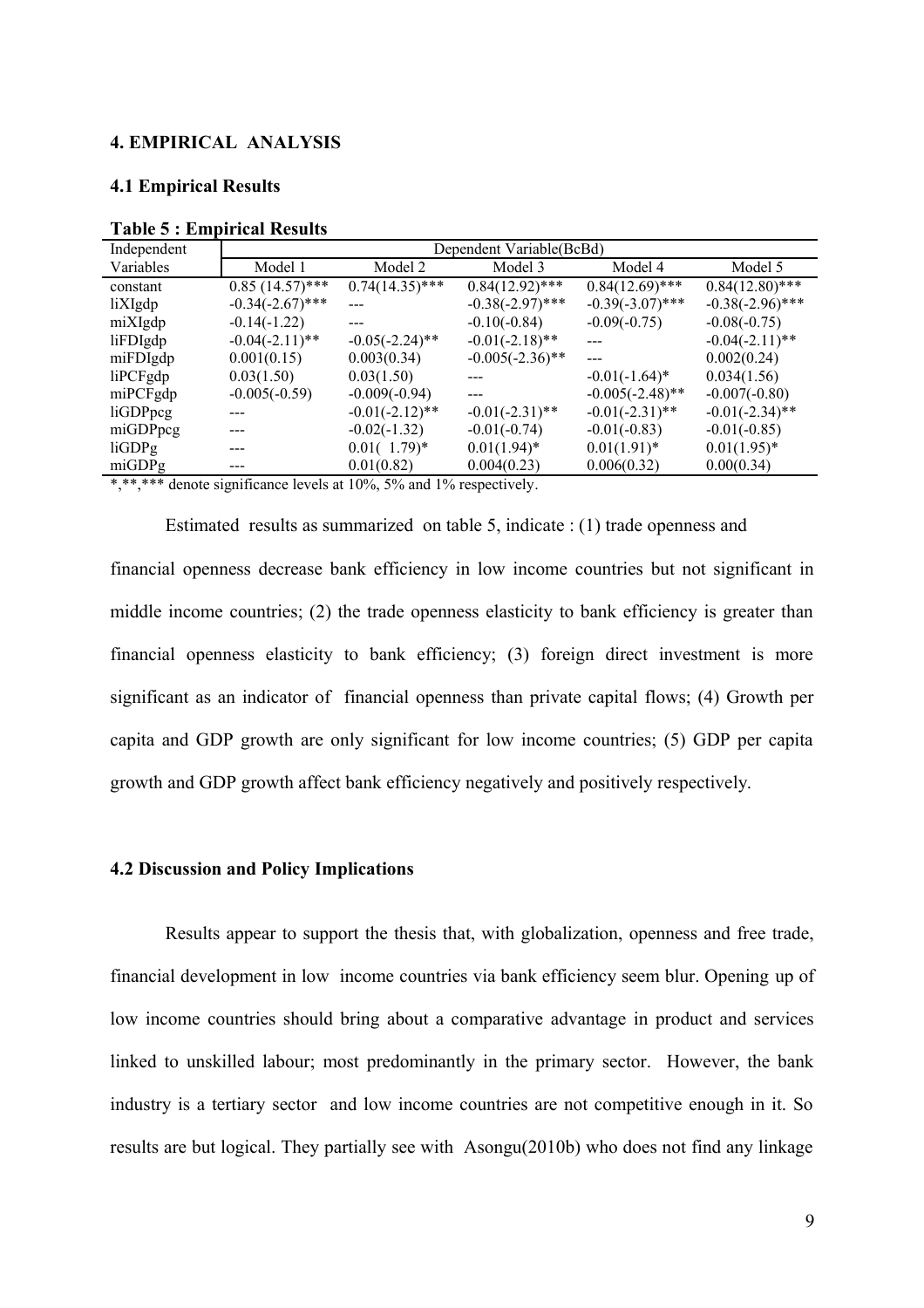between financial development and openness in African countries; albeit binary dummies were not part and parcel of estimation model. An explanation as to why, per capita growth negate bank efficiency, while GDP growth increases it, could be understood from the fact that; population growth rates are higher than GDP growth rates; such that, variation in GDP growth only decreases per capita growth. Less capita growth implies, less deposit per capita; less deposit per capita decreases the denominator of the bank efficiency ratio; therefore increasing it. This explanation is only suggestive and maybe object of further research.

For policy implications, sampled low income countries(see Appendix A) should be mindful of their competitive disadvantage in the banking sector when adopting openness policies. They should also take note, trade openness is more detrimental than financial openness in the reduction of financial intermediary efficiency.

## **5) CONCLUSION**

In this work, we aimed at investigating the relationship between openness and bank efficiency in a selected African counties. Our negative linked results meet expectations for low income countries in the continent because, their banking sectors are at the disadvantage; competitive speaking. It follows that, completely opening-up the financial intermediary sector would be to the detriment of bank sector efficiency. Whether this would be same for stock market efficiency, should be subject to further research. Also another important dimension of a future study could have to do with investigating whether this inefficiency originates from state-owned, foreign, private-domestic or private-foreign banks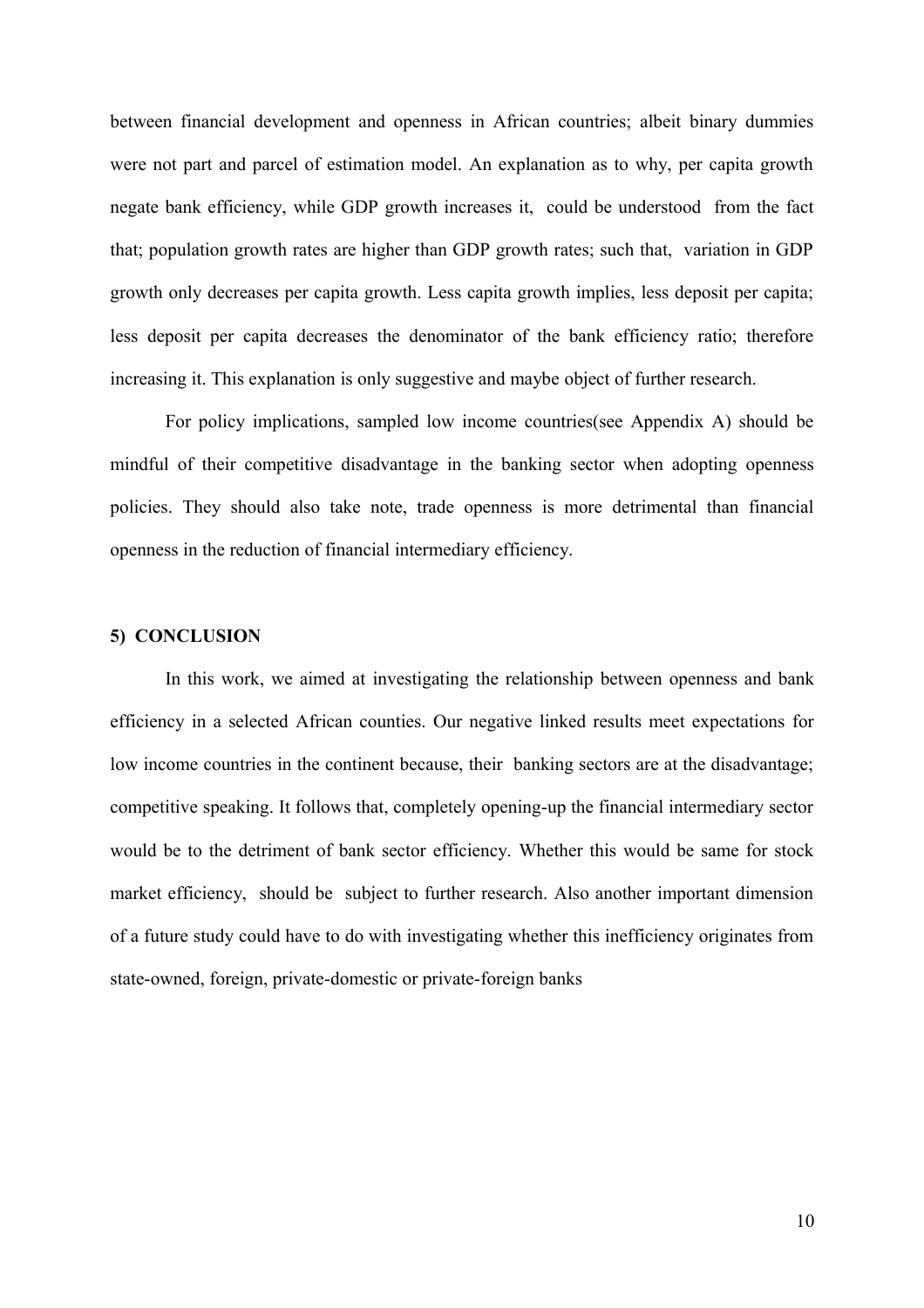# Appendix A: List of African Countries

| Income Levels | Countries                                                     |
|---------------|---------------------------------------------------------------|
| Low Income    | Burundi, Côte d'Ivoire, Ghana, Kenya, Madagascar, Mali, Togo, |
|               | Mozambique, Malawi, Nigeria, Rwanda, Senegal, Sierra Leon,    |
|               | Tanzania, Uganda, Zambia.                                     |
| Middle Income | Angola, Botswana, Cameroon, Congo Republic, Egypt, Gabon,     |
|               | Lesotho, Morocco, Mauritius, Sudan, Swaziland, Tunisia, South |
|               | Africa.                                                       |
|               | $S_{\alpha_1,\alpha_2}(\alpha_1,\alpha_2)$                    |

Source(author)

Appendix B: Summary Statistics( 1988-2007 ; countries 29)

| <b>Variables</b> | Source      | M.Unit  | Mean | S.D  | Min.     | Max.  | Kurt. | Skew.   | Observ. |
|------------------|-------------|---------|------|------|----------|-------|-------|---------|---------|
| $IX$ gdp         | ADI         | $%$ GDP | 0.39 | 0.21 | 0.00     | 1.37  | 4.15  | 1.81    | 580     |
| FDIgdp           | ADI         | $%$ GDP | 2.61 | 5.03 | $-8.62$  | 42.49 | 23.44 | 4.14    | 552     |
| PCFgdp           | ADI         | $%$ GDP | 2.63 | 5.08 | $-9.10$  | 42.49 | 22.23 | 3.96    | 556     |
| <b>BcBd</b>      | <b>FDSD</b> | $---$   | 0.74 | 0.32 | 0.13     | 1.84  | 0.46  | 0.75    | 567     |
| GDPpcg           | ADI         | $\%$    | 1.45 | 5.18 | $-46.89$ | 37.83 | 19.27 | $-1.26$ | 579     |
| GDPg             | ADI         | $\%$    | 3.84 | 5.38 | $-50.24$ | 35.22 | 21.88 | $-1.84$ | 579     |

M.Unit: Measurement Unit, S.D: Standard Deviation, Min:Minimun , Max:Maximum, Kurt:Kurtosis, Skew: Skewness, Observ: Observations, ADI : African Development Indicators, FDSD :Financial Development and Structure Database.

Appendix C: Correlation Analysis

| $\mu$       |          |          |          |          |               |      |  |
|-------------|----------|----------|----------|----------|---------------|------|--|
|             | IXgdp    | FDIgdp   | PCFgdp   | BcBd     | <b>GDPpcg</b> | GDPg |  |
| IXgdp       |          |          |          |          |               |      |  |
| FDIgdp      | 0.469    |          |          |          |               |      |  |
| PCFgdp      | 0.462    | 0.977    |          |          |               |      |  |
| <b>BcBd</b> | $-0.124$ | $-0.229$ | $-0.204$ |          |               |      |  |
| GDPpcg      | 0.075    | 0.046    | 0.035    | $-0.193$ |               |      |  |
| GDPg        | 0.032    | 0.033    | 0.025    | $-0.184$ | 0.972         |      |  |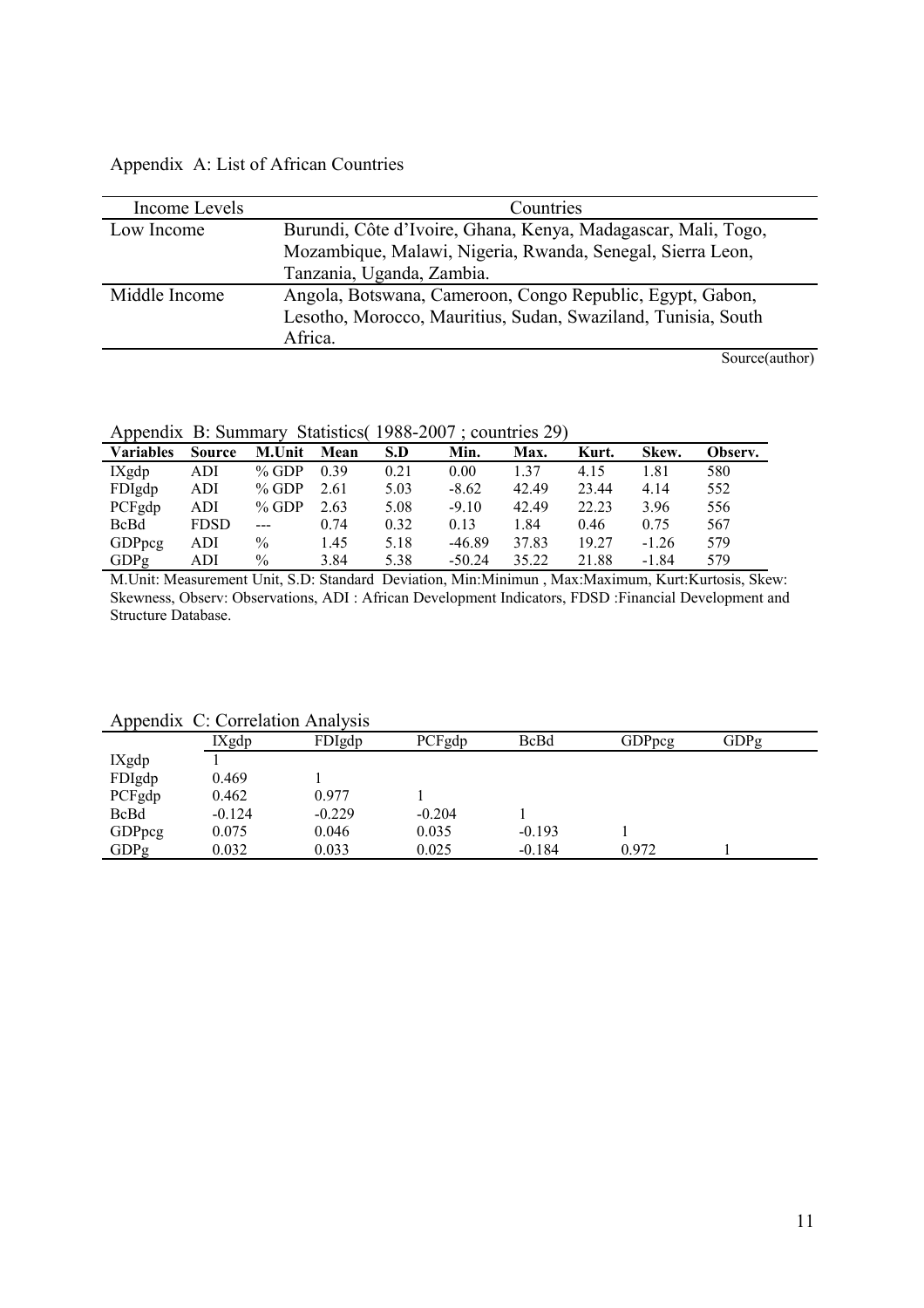# References

Al-Obaidan, A, M., (2008), "Efficiency Effect of Openness in the Banking Industry of Emerging Markets", *International Research Journal of Finance and Economics*, 17, pp.92- 104.

Asongu, S.A., (2010b), "Linkages between Financial Development and Openness: panel evidence from developing countries", *MPRA Paper No 26926*.

Baltagi, B.H., Demetriades, P.O., and Law, S.H.,(2009), "Financial Development and Openness: evidence from panel data", *Journal of Development Economics*, 89(2), pp.285-296.

Demirguc-Kunt, A., Beck, T., & Levine, R., (1999), "A New Database on Financial Development and Structure", *International Monetary Fund*, WP *2146*.

Demirguc-Kunt, A., & Beck, T., May (2009), "Financial Institutions and Markets Across Countries over time: Data and Analysis", *World Bank Policy Research Working Paper* No. 4943.

Gries, T., Kraft, M., & Meierrieks, D., (2009), "Linkages between financial deepening, trade openness, and economic development: causality evidence from Sub-Saharan Africa", *World Development*, 37(12), pp. 1849-1860.

Hanh, P. T. H., (2010), "Financial Development, Financial Openness and Trade Openness: New evidence", CARE – EMR, University of Rouen, France.

Im, K.S., Pesaran, M.H., & Shin, Y., (2003), "Testing for unit roots in heterogeneous panels", *Journal of Econometrics*, 115, pp.53-74.

Khim, V., & Liew, S., (2004), "Which lag selection criteria should we employ?", *Economics Bulletin*, 3(33), pp.1-9.